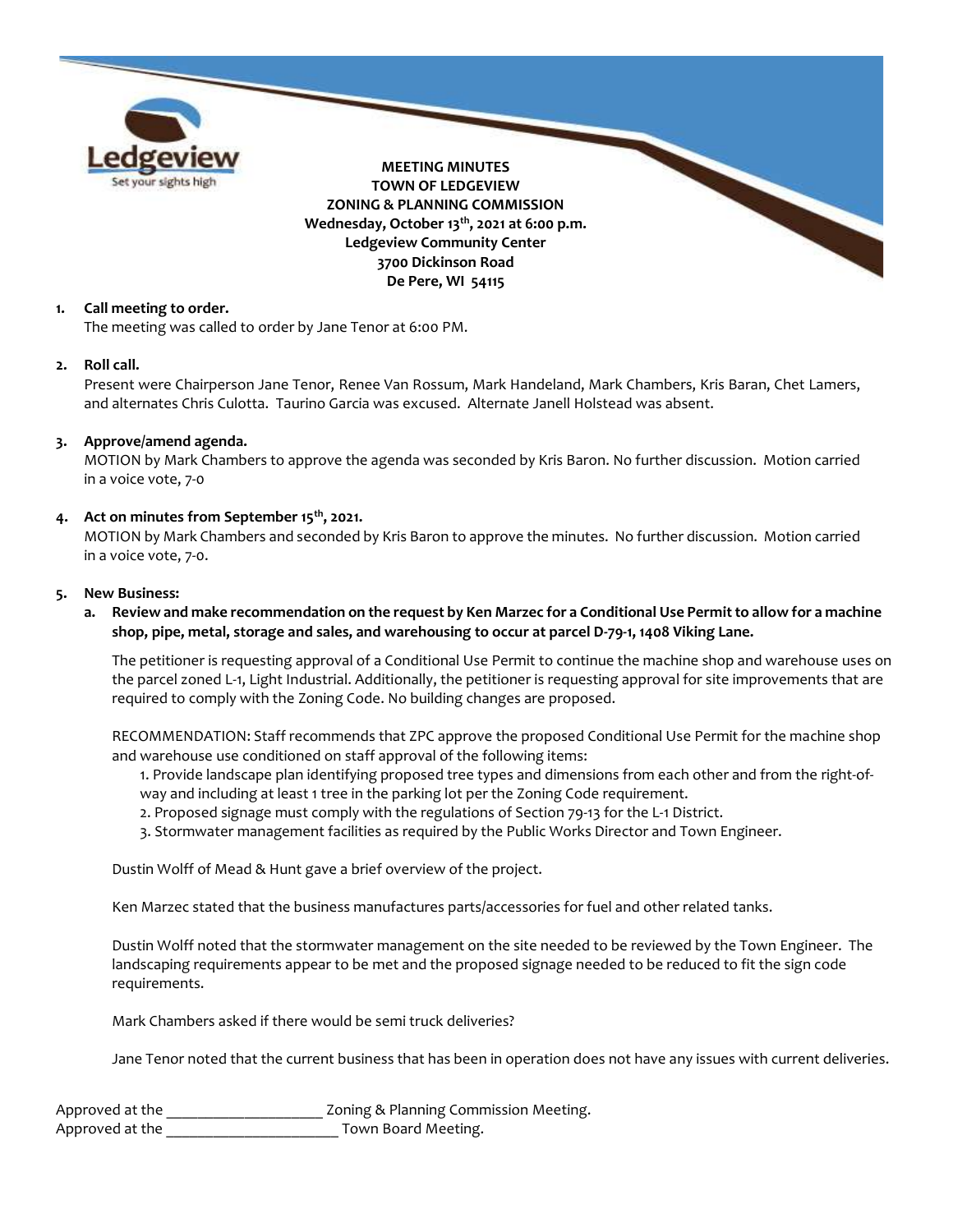Ken Marzec noted that they will make the necessary changes to the signage.

MOTION by Renee Van Rossum to approve the rezone subject to the staff recommendations. The motion was seconded by Mark Chambers. No further discussion. Motion carried in a voice vote, 7-0.

## b. Review and make recommendation on a request by Steve Bieda of Mau & Associates, on behalf of Kevin Luedke (owner) to approve an Area Development Plan for parcel D-193-1-1, 1801 Dallas Lane.

The owner of parcel D-193-1-1 has proposed changes to the ADP for their property (see Figure 1). An ADP was previously approved for this area on the north side of Dallas Lane extending westward to Bower Creek Rd in August 2020.

Instead of the north/south street and the off-set connection from Dallas Lane to Bower Creek Rd (left below), the revised ADP proposes an east/west, direct, future road to connect Dallas Lane at the north to Bowers Creek Rd (right below). The Director of Public Works and the Town Engineer have expressed that the future road connection to Dallas Lane is not absolutely necessary and the removal of the future road offset is more desired.

#### RECOMMENDATION: None

Dustin Wolff of Mead & Hunt gave a brief overview of the proposed changes to the ADP that was adopted last year. The ADP was adopted as part of the Towns Official Map and included a road connection to Dallas Lane north to the Town limits. The Town Engineer and the Public Works Director are supportive of removing the road connection between Dallas Lane and the planned east west road.

Chris Culotta asked if there would still be a cul-de-sac in the future.

Dustin stated that there would not be a cul-de-sac because the north south connection to Dallas Lane will be removed.

MOTION by Mark Handeland to approve the revised ADP subject to the staff recommendations. The motion was seconded by Renee Van Rossum. No further discussion. Motion carried in a voice vote, 7-0.

## c. Review and make recommendation on the request by Steve Bieda of Mau & Associates, on behalf of Kevin Leudke (owner) to rezone all of parcel D-193-1-1, 1801 Dallas Lane, from R-R Rural Residential to R-1 Residential.

The petitioner is requesting to rezone Parcel D-190-2 from R-R, Rural Residential District to R-1, Residential District for a future land division. This rezone accompanies a four (4) lot CSM and a proposed Area Development Plan (ADP) revision.

REZONING RECOMMENDATION: Based on an evaluation of the key "findings of fact" addressed above, staff recommends that the ZPC recommend approval to the Town Board for the following reasons:

1. The proposed rezoning from R-R to R-1 is consistent with the current zoning and development trends in the area.

2. The lands are suitable for low density single-family residential development

3. The proposed zoning district conforms to the goals and the land use illustrated on the Future Land Use Map of the adopted Comprehensive Plan.

Dustin Wolff of Mead & Hunt stated that this is the rezoning portion of the project proposed by the Luedke's. The reason for the rezone was to ensure that the proposed lots that are part of the proposed land division meet the minimum zoning requirements for lot size and minimum street frontage.

Mark Chambers noted that this seemed pretty straight forward.

MOTION by Mark Chambers to approve the rezone subject to the staff recommendations. The motion was seconded by Kris Baron. No further discussion. Motion carried in a voice vote, 7-0.

| Approved at the | Zoning & Planning Commission Meeting. |
|-----------------|---------------------------------------|
| Approved at the | Town Board Meeting.                   |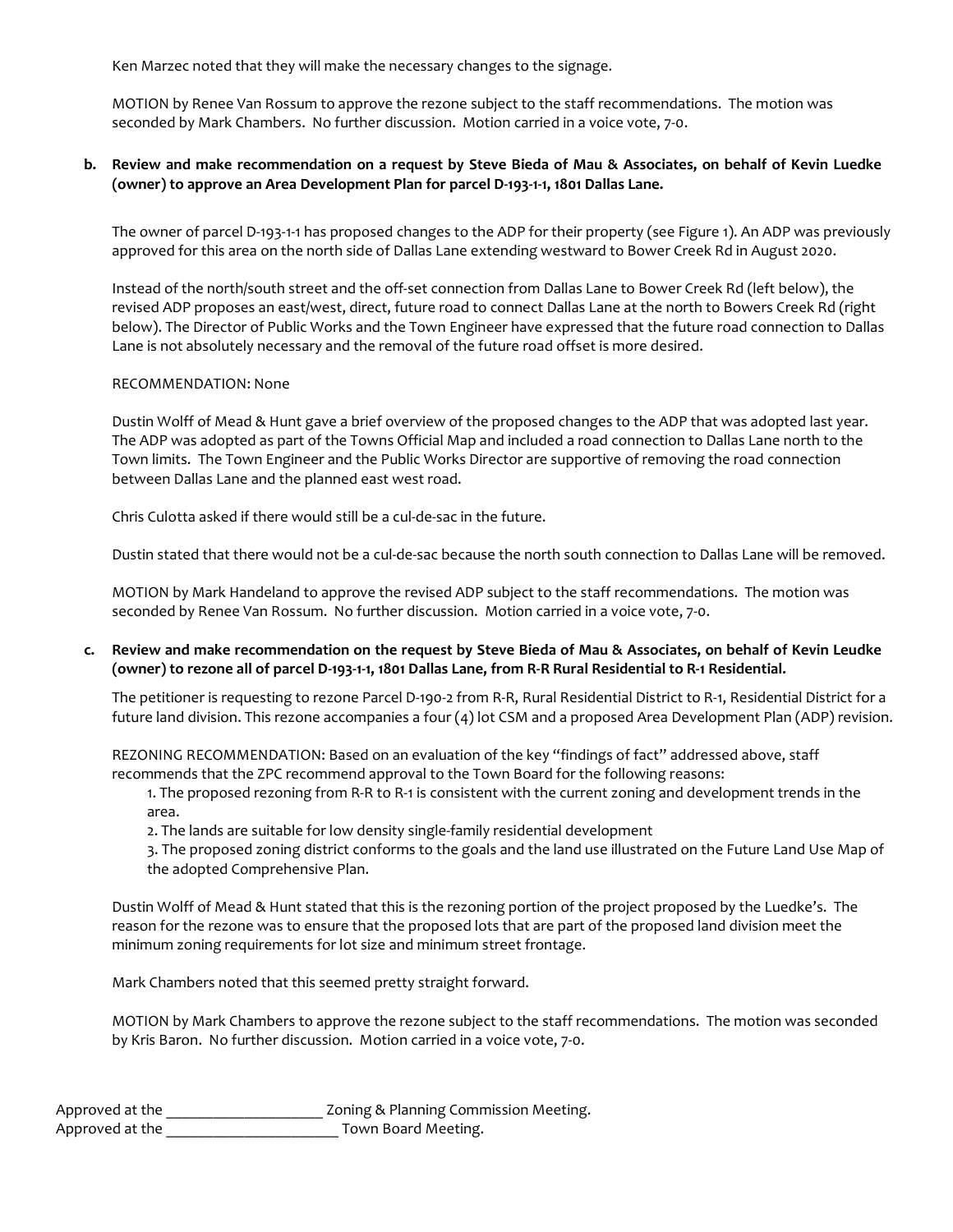d. Review and make recommendation on the request by Steve Bieda of Mau & Associates, on behalf of Kevin Leudke (owner) for a proposed land division of parcel D-193-1-1, 1801 Dallas Lane, creating four lots.

The petitioner is requesting the approval of a 4-lot CSM for Parcel D-193-1-1 on Dallas Ln. The CSM application is accompanied by a rezone application from R-R, Rural Residential District to R-1, Residential District, and a revised Area Development Plan (ADP).

An ADP was approved for this area on the north side of Dallas Lane extending westward to Bower Creek Rd in August 2020.

RECOMMENDATION: It is staff's recommendation that the ZPC recommend approval of the CSM and the Area Development Plan (ADP) to the Board at this time contingent that the following are provided for Town Board approval:

1. A revised CSM including all setbacks.

- 2. Lots 3 and 4 must be listed as outlots on a revised CSM.
- 3. Right-of-way dedication provided on the CSM corresponding to the revised ADP.

Dustin Wolff of Mead & Hunt gave a brief overview of the proposed land division.

Steve Bieda of Mau & Associates (agent of owner) stated that this is a four lot CSM with the back (north two lots) lots planned to be outlots. There is no need for the future right-of-way consistent with the ADP that was just approved earlier to be dedicated at this time. The property owner does not have any plans to develop any more of this land at this time.

Mark Handeland asked why the ROW could not be dedicated now?

Steve Bieda stated that it is not a good time to develop this parcel beyond the two parcels being created along Dallas Lane. There is no reason to dedicated ROW that doesn't connect to existing ROW.

Dustin noted that any further development around this parcel will lock in the exact layouts of lots and rod locations.

Kevin Luedke (owner) stated that the intent when they purchased the property was to create 2 lots.

Dustin stated that the outlots cannot be built on. This has been standard practice to dedicate ROW at the time of a land division.

Mark Handeland asked why the dedication was necessary?

Kevin Luedke stated that it was not the time for the ROW to be dedicated. When the property around the outlots develops, that will be the time to further subdivide and dedicate the ROW>

Kris Baron asked if the Town was setting itself up for weird situations down the road if the ROW is not dedicated.

Mark Chambers stated that he prefers to keep proposed outlots 3 and 4 together.

Chris Culotta asked if there are areas of the official map that are dedicated right away.

Dustin Wolff responded, stating that the official map gives teeth to dedicate ROW for projects like this when the land is subdivided. Staff defers to the Zoning and Planning Commission to make the decision.

Chris Culotta asked if this would set a president moving forward with other Area Development Plans and the practice of dedicating ROW at the time of a land division. One of the issues that we are having is the struggle to see this as a subdivision versus a single property.

Chet Lamers asked what the likelihood was of this property developing.

| Approved at the | Zoning & Planning Commission Meeting. |
|-----------------|---------------------------------------|
| Approved at the | Town Board Meeting.                   |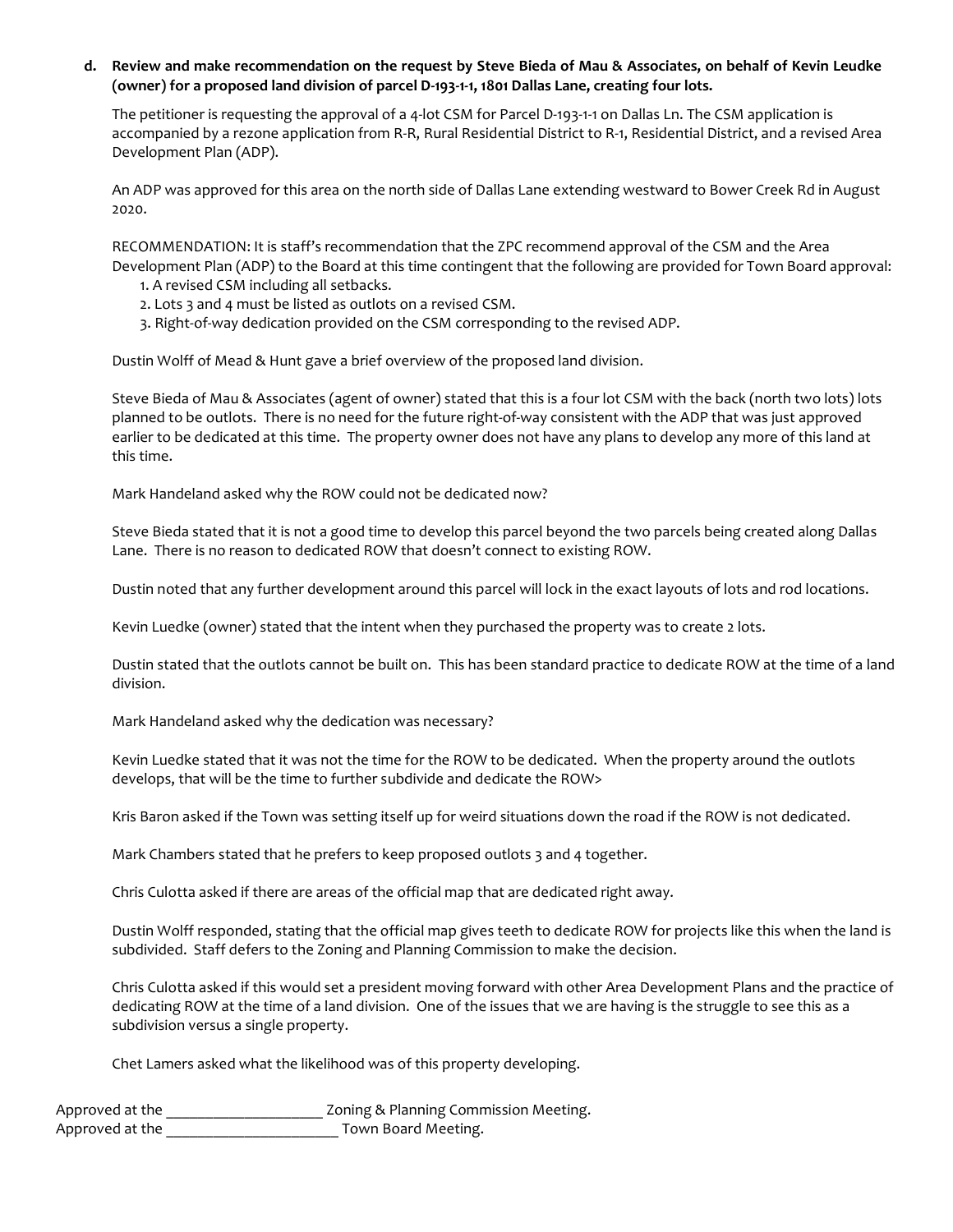Dustin Wolff stated that staff discussed other potential situations for the surrounding land to develop.

Kevin Leudke stated that he believes that dedicating the ROW makes the land less valuable.

Mark Chambers noted that it would be good to dedicate the ROW now if the outlots are split.

Kevin Luedke stated that he would not have bought the property if he knew there was a requirement to dedicate a future road.

Jane Tenor asked for some clarification on the resolution if the ROW was not dedicated.

Mark Handeland stated that the ROW dedication does not need to occur at this time.

Renee Van Rossum seconded Mark Handeland's comment.

Chris Culotta asked if this is on the official map?

Dustin Wolff stated that it is.

Chris Culotta noted that this is a difficult situation. Would it be possible to document this?

Chet Lamers asked how you can convince a land owner to not make any improvements on property they own.

Jane Tenor asked how do we prevent other property owners from not knowing future plans for a property.

Dustin Wolff noted that staff tries to provide all of the information when a property owner inquires about developing, subdividing, or rezoning their property.

Mark Handeland asked about ADP's being able to change upon request.

Dustin Wolff noted that the Official Map is updated annually to incorporate those changes.

MOTION by Mark Handeland to approve the land division subject to the staff recommendations. The motion was seconded by Renee Van Rossum. No further discussion. Motion carried in a voice vote, 6-1. Mark Chambers was a nay

## e. Review and make recommendation on a Building, Site, and Operations Plan request by Todd Hietpas, Performa Inc. on behalf of Mike Walters (owner) to construct a brewery and taproom at parcel D-375-5, located on the NW corner of CTH GV/Monroe Road and Kaftan Road.

Cocoon Brewing, LLC is requesting approval of a BSO (and a PDD rezone) to construct a ~5,600 SF principal structure with a brewery, bar, game area, tap room, and 6 accessory structures (cocoons). These cocoons are intended to be small, enclosed, and private seating areas with heat and electricity. Proposed hours of operation vary daily within the hours of 11:00 A.M. to 12:00 A.M. A 40-space parking lot is proposed.

The subject property is included in the Monroe Road Neighborhood Center District (NCD), which is intended to be a vibrant, sustainable, mixed-use area where residents and visitors can live, work, shop, dine, be entertained, and contribute to the economic vitality of the community. A Pattern Book, based on the Master Plan for the area, sets forth the vision for the development of the Monroe Road NCD and regulates the architectural massing, building types, heights, facades, styles, materials, and details for each development. It is also located within TID #1, which aims to attract new commercial and business development.

Design standards, connectivity, and building orientation are stressed as critical to defining and developing the character of the Monroe Road NCD. The NCD Master Plan shows the application of these elements on various sites to create a contiguous and defined district. However, an alternative master plan concept is provided on page 12 of the Pattern Book (See Figure 3) that addresses the large existing wetland complex that encumbers this particular property. The

Approved at the \_\_\_\_\_\_\_\_\_\_\_\_\_\_\_\_\_\_\_\_\_\_\_\_\_\_\_\_\_ Zoning & Planning Commission Meeting. Approved at the \_\_\_\_\_\_\_\_\_\_\_\_\_\_\_\_\_\_\_\_\_\_\_\_\_\_\_ Town Board Meeting.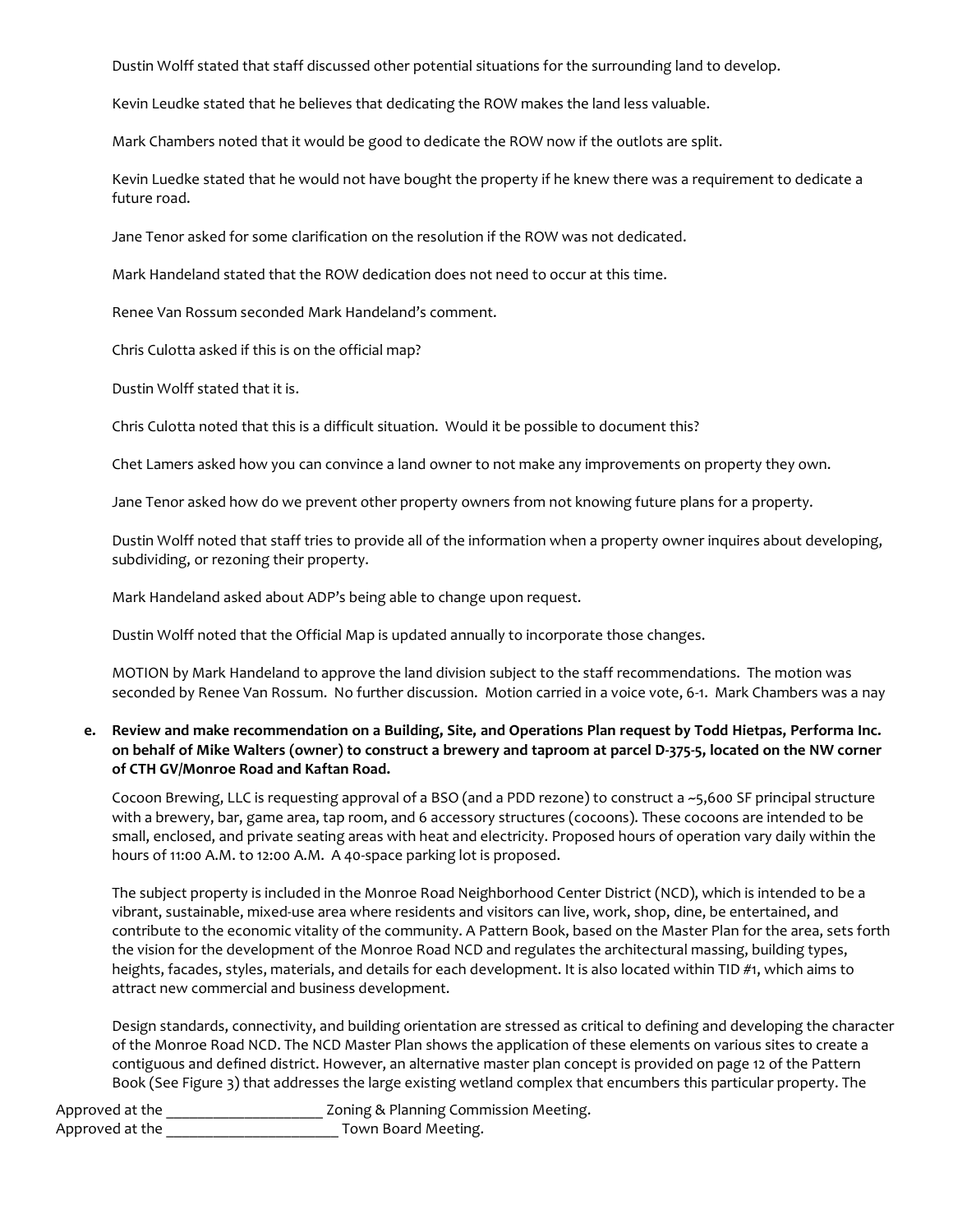wetland area must be factored into the design of the NCD area and this property and as a result, unique design is considered. The NCD alone allows for that flexibility, but the petitioner is also requesting a PDD overlay to allow for deviation in setbacks, orientation, and street connectivity. This is further discussed below.

RECOMMENDATION: The petitioner has worked with staff and multiple architects on this project for over a year to determine feasibility of the property given the numerous ESA areas. The petitioner undertook the expense of delineating the wetlands to determine buildability and scaled their product and business plan to better align with the site's capability. The development is of high-quality and high- character and fits within the context of the overall Monroe Road Neighborhood Center District. Ideally, it becomes an example and catalyst for additional development. It is likely to be the southern anchor within the NCD for some time.

Based on this evaluation, it is staff's recommendation that the ZPC recommend approval of the BSO Plan and the site deviations from NCD, listed on pages 3 and 4 of this report, to the Town Board conditioned that the site obtains a PDD Overlay approval by ZPC and that the following items are submitted for Town Board approval:

1. A revised site plan showing the following:

- A. 5-foot-wide minimum sidewalk along the Kaftan Rd. frontage, connecting to the Monroe Rd. Trail.
- B. Full fence extent for the outside areas included in the alcohol license.
- C. Note on the site plan that the pedestrian connection to the north will be installed when development occurs.
- 2. A revised landscape plan identifying
	- A. Locations and quantities of all the plant species listed on page 2 of the plan.
	- B. Landscaping at the base of the proposed monument sign.

3. A revised exterior lighting fixture details and specifications for 18-foot maximum pole heights, including the base, and base details not exceeding 1 foot above grade. A detail of the pole, base, and fixture is required.

4. A revised site-lighting photometric map based on the updated pole/lighting specifications showing the footcandles at the property lines.

5. Architectural elevations of the proposed dumpster enclosure matching or complementing the materials of the principal building.

6. A monument sign design and specifications with a maximum height of 8 feet including the base.

7. Enhance the appearance of the east elevation (facing Monroe Road) and provide updated/revised buildings elevations for Town Board approval.

Dustin Wolff of Mead & Hunt gave a brief overview of the project. He noted that staff is supportive of the proposal with some small changes that have been requested.

Todd Hietpas of Performa Inc. (agent of owner) provided details related to the project. The site was significantly restrained by environmental features which forced numerous revisions to the site plan. A wetland fill permit was obtained for 10,000 square feet on the west side of the property near Kaftan Rd. The project will contain a 5500-6000 square foot brewery, beer garden, concert space, and outdoor gathering spaces including 12 small outbuildings (cocoons). Production for the brewery is expected to be around 1000 barrels and there will be 2-4 employees (brewery) 10-15 (kitchen) 30 total at full buildout. Todd also provided an overview of the building materials to be used.

Mark Chambers asked what the Monroe Road elevation looked like?

Dustin Wolff noted that staff had requested more fenestration on this elevation.

Mark Chambers asked if there was any opportunity for glass to be included on this side of the building?

Chet Lamers mentioned that this is a really cool project but he shares the same concerns as Mark C. Chet noted that the form of the building could be changed to allow for changes to design to make the Monroe elevation more appealing.

| Approved at the | Zoning & Planning Commission Meeting. |
|-----------------|---------------------------------------|
| Approved at the | Town Board Meeting.                   |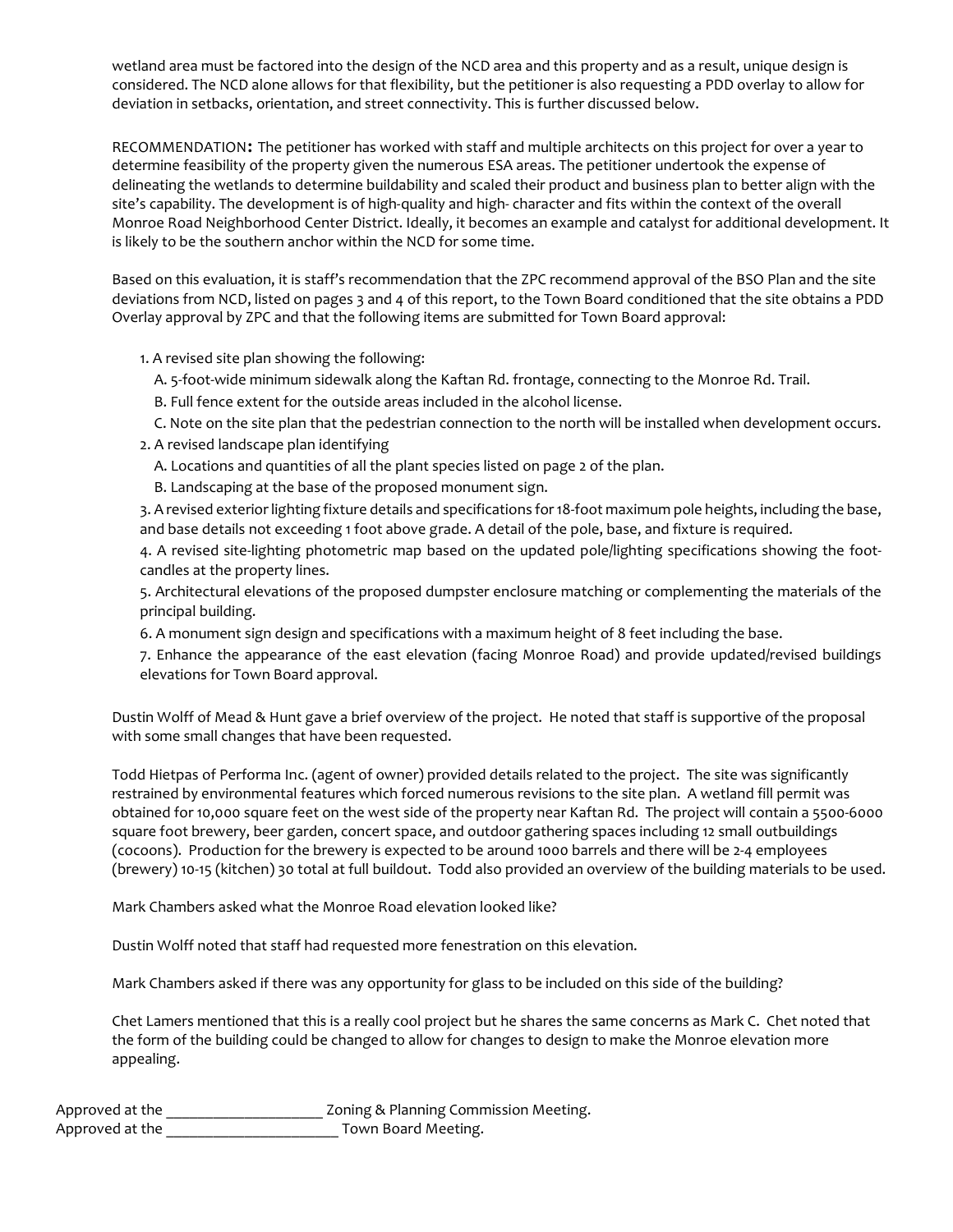Todd Hietpas stated that they could look into natural lighting options on that elevation.

Matt Walters (owner) stated that they liked the look of the glass but that the building needs walls and can only accommodate so many windows.

Todd Hietpas also noted that the building orientation is the best they could come up with based on the limitations of the site.

Chet Lamers said that regardless of the site limitations, we can't ignore the CTH GV/Monroe Road elevation.

Mark Handeland asked if some trees or other type of vegetation could be planted along that elevation to add visual interest?

Todd Hietpas noted that there were challenges as it relates to stormwater management on site.

Mark Handeland asked if there was fill that was dumped on the property?

Dustin Wolff commented that he wasn't sure if there was. He also stated that there is a planned connection to the future road to the north of the project site, the Towns fencing requirements may be changing in the near future for outdoor alcohol consumption areas. Parking for this site is also challenging but there is potential there for shared parking with neighboring properties.

Chris Culotta asked if there was a way to do on street parking?

Dustin Wolff stated that on street parking is possible. This type of business will also attract bicycles. There were some minor landscaping issues that needed to be addressed along with lighting requirements, dumpster enclosure details and signage details.

Chris Culotta asked about deliveries.

Matt Walters noted that there will be trucks. There are no loading docks. Everything will need to go through the loading doors.

Mark Chambers asked if a condition could be added to the resolution to require revisions to the East/Monroe Road elevation?

MOTION by Mark Chambers to approve the BSO request subject to the revised resolution. The motion was seconded by Kris Baron. No further discussion. Motion carried in a voice vote, 7-0.

## f. Review and make recommendation on the request by Todd Hietpas, Performa Inc. on behalf of Mike Walters to rezone parcel D-375-5, located on the NW corner of CTH G/Monroe Road and Kaftan Road from NCD Neighborhood Center to NCD Neighborhood Center Planned Development District.

Cocoon Brewing, LLC is requesting approval for the property to be rezoned to a PDD Overlay to construct a principal structure with a brewery, bar, game area, tap room and 6 accessory structures (cocoons), surrounded by wetlands. These cocoons are intended to be small, enclosed, and private seating areas with heat and electricity. Proposed hours of operation vary daily within the hours of 11:00 A.M. to 12:00 A.M. The petitioner does not anticipate any traffic impact due to the size of the structure and the associated parking areas.

The subject property is included in the Monroe Road Neighborhood Center District (NCD), which is intended to be a vibrant, sustainable, mixed-use area where residents and visitors can live, work, shop, dine, be entertained, and contribute to the economic vitality of the community. A Pattern Book, based on the Master Plan for the area, sets forth the vision for the development of the Monroe Road NCD and regulates the architectural massing, building types,

| Approved at the | Zoning & Planning Commission Meeting. |
|-----------------|---------------------------------------|
| Approved at the | Town Board Meeting.                   |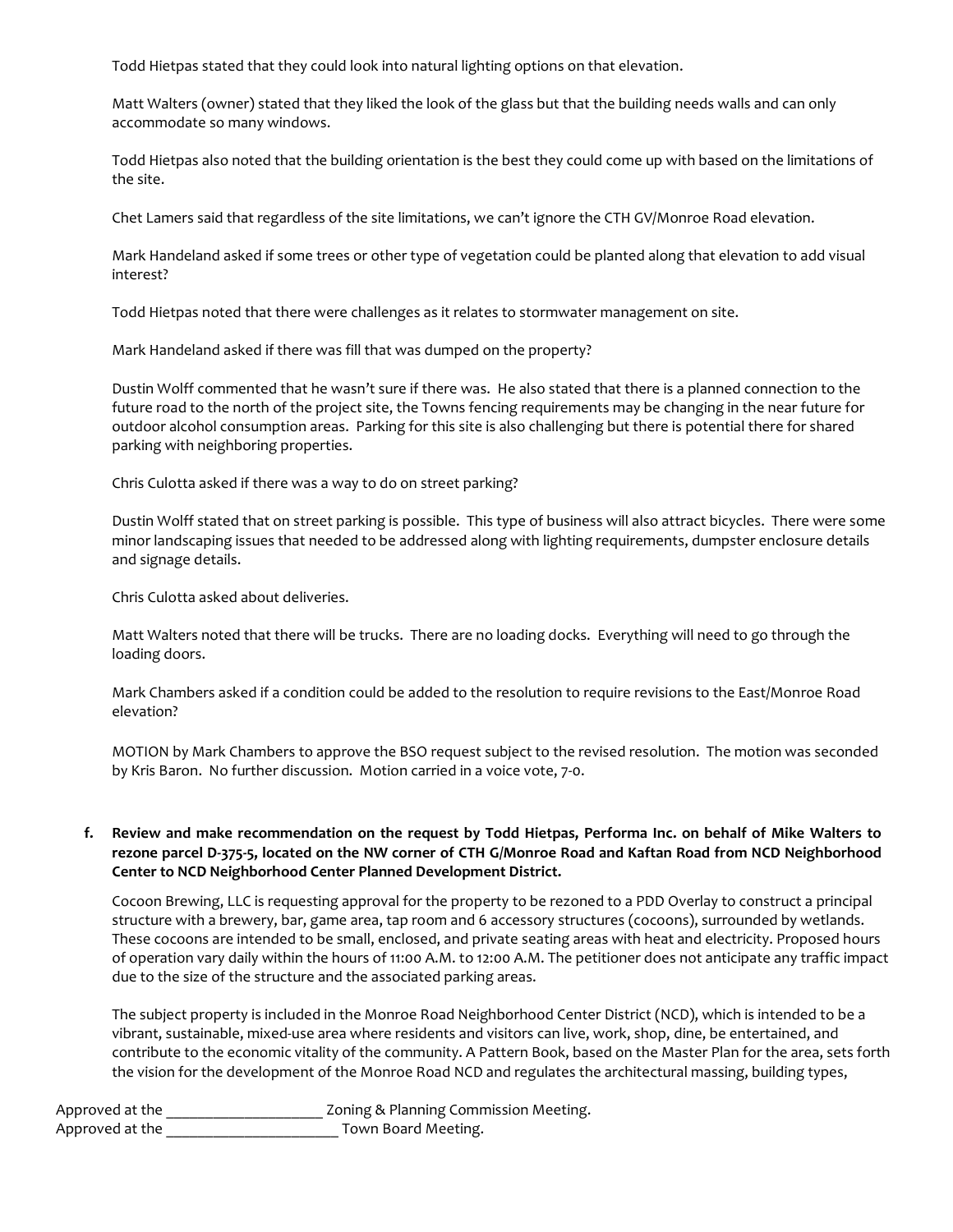heights, facades, styles, materials, and details for each development. It is also located within TID #1, which aims to attract new commercial and business development.

Design standards, connectivity, and building orientation are stressed as critical to defining and developing the character of the Monroe Road NCD. The NCD Master Plan shows the application of these elements on various sites to create a contiguous and defined district. However, an alternative master plan concept is provided on page 12 of the Pattern Book (See Figure 2) that addresses the large existing wetland complex that encumbers this particular property. The wetland area must be factored into the design of the NCD area and this property and as a result, unique design is considered. The NCD alone allows for that flexibility, but the petitioner is also requesting a PDD overlay to allow for deviation in setbacks, orientation, and street connectivity. The specifications of which are provided below.

RECOMMENDATION: The petitioner is requesting PDD Overlay approval. It is staff's opinion that the petitioner has proposed a development aligned within the spirit and intent of the zoning code, the Monroe Road NCD Master Plan and Pattern Book, and the Town of Ledgeview Comprehensive Plan. Staff believes sufficient detail has been provided for the ZPC to make a recommendation to the Town Board, should they choose to do so at this time.

Staff recommends the following specific deviations from the NCD be approved under the PDD overlay:

1. Multiple accessory structures (6 cocoons) on the single site in line with the unique site design and business/marketing plan.

2. A ~65-foot side setback from Monroe Road and a 46-toot front setback from Kaftan Road where 0-feet is required given the unique and numerous environmental features on the site.

3. Building entrance fronting the parking lot instead of the street (Kaftan or Monroe) given the unique and numerous environmental features on site.

4. Not require a through street to the north, connecting this property to other future development sites given the unique and numerous environmental features on site. This is reflected in the alternative Master Plan within the Pattern Book (pg. 12).

5. A 3-foot fence height around the area for outdoor alcohol sales compared to the code minimum of 4-feet.

6. Conditioned on the Cocoon Brewery BSO being approved and the conditions of that approval being met.

Dustin Wolff of Mead & Hunt gave a brief overview of the Planned Development District/rezone.

MOTION by Renee Van Rossum to approve the land division subject to the staff recommendations. The motion was seconded by Mark Chambers. No further discussion. Motion carried in a voice vote, 7-0.

### 6. Old Business: None.

## 7. Staff Report

- a. Update on future agenda items.
	- i) Land Divisions
		- (1) Steinfeldt CSM Terminated
	- ii) Rezones/CUP's
	- iii) Others
		- (1) Terry's Wall St Pub BSO

## b. Review Town Board decisions.

- i) 9/7 TB Meeting
	- (1) Green CSM
	- (2) Geurts CSM
	- (3) PP of Grande Ridge Estates 2<sup>nd</sup> Addition

## 8. Communications by Commission members.

Mark Handeland attended the East River Resiliency meeting earlier this month. He received information for a Green Infrastructure Audit manual.

Approved at the \_\_\_\_\_\_\_\_\_\_\_\_\_\_\_\_\_\_\_\_\_\_\_ Zoning & Planning Commission Meeting. Approved at the \_\_\_\_\_\_\_\_\_\_\_\_\_\_\_\_\_\_\_\_\_\_\_\_\_\_\_\_\_ Town Board Meeting.